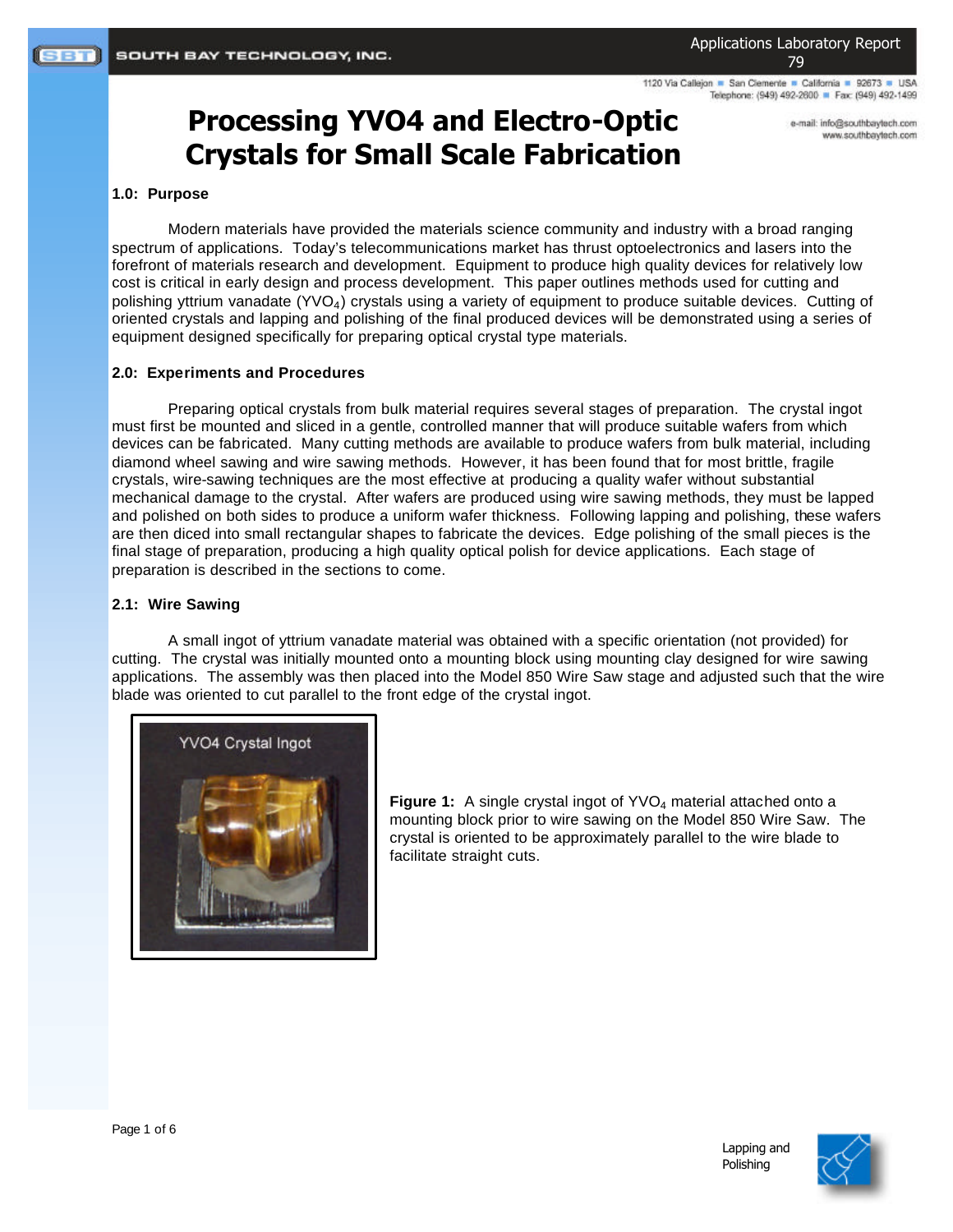e-mail: info@southbaytech.com www.southbaytech.com

## **2.1.1: Wafer Slicing**

Once the crystal is mounted, it is placed onto the stage of the Model 850 Wire Saw. The Model 850 consists of a loop of wire stretched across two pulleys that are driven by a motor. The entire arm assembly is brought into contact with the crystal using loading weights. The sample, attached to a micrometer stage, can be precisely rotated and moved in the direction perpendicular to the wire direction. This allows adjustment of the crystal to be cut into thin slices or wafers using the micrometer stage control. Adjustment of the crystal prior to cutting is critical to ensure that the proper orientation is obtained. Oriented crystal cutting accessories such as goniometers and alignment tools are available for use with the Model 850. A stainless steel wire of 0.010" diameter is used to cut the crystal and the tension is adjusted using a tensioning screw at the front of the arm. Guide wheel adjustments are made to allow the wire to move through the crystal with the maximum amount of support by the guide wheels. An illustration of the crystal ingot during a cut using the Model 850 Wire Saw is given below. Note the position of the guide wheels is in close proximity with the crystal ingot and the crystal is being cut with an abrasive slurry to produce a relatively smooth cut surface.



**Figure 2:** Illustration of the YVO<sub>4</sub> being cut with the Model 850 Wire Saw. Abrasive slurry is pumped onto the crystal area to be sliced and the wire cuts through the material based on a gravity feed mechanism. Small guide wheels are present to keep the wire straight and support the wire during a cut.

Cutting is most efficient when used with an abrasive slurry applied to the surface of the crystal during cutting. The Model 850 utilizes a recirculating pump system to pump abrasive onto the cutting area and continuously mix the abrasive, keeping it suspended for a longer period of time. Typical slurries used for cutting are boron carbide ( $B_4C$ ), diamond, aluminum oxide ( $A_2O_3$ ), or silicon carbide (SiC). The size and concentration of the abrasive is tailored for specific applications, however the viscosity and the particle size are the two most important factors when performing a wire sawing operation. Specimen cutting was carried out using a variety of slurry sizes and types to obtain the most efficient cutting process. The cutting time, slurry concentration, and slurry type are given for reference. Several wafers were cut from the crystal ingot and were sliced in accordance with specifications set out for device requirements. This report uses a few different slurry mixtures, however the best results were obtained using the boron carbide slurry.

| CUT# | <b>ABRASIVE TYPE</b> | <b>ABRASIVE SIZE</b> | <b>SLURRY RATIO</b>           | TIME (MIN) |
|------|----------------------|----------------------|-------------------------------|------------|
|      | $B_4C$               | 23 ? M               | 1 POWDER: 3 WATER             | 13         |
| 2    | $B_4C$               | 23 ? M               | 1 POWDER: 3 WATER             | 15:44      |
| 3    | $B_4C$               | 14.2M                | 1 POWDER: 1 WATER: 1 GLYCERIN | 16:45      |
| 4    | $B_4C$               | 14?M                 | 1 POWDER: 3 WATER             | 19         |
| 5    | $B_4C$               | 35.2M                | 1 POWDER: 3 WATER             | 21         |
| 6    | <b>SIC</b>           | 14.2M                | 1 POWDER: 1 WATER: 2 WIRE SAW | 38         |
|      |                      |                      | <b>VEHICLE</b>                |            |
|      | $B_4C$               | 23.2M                | 1 POWDER: 2 WATER             | 32         |
| 8    | $B_4C$               | 8 ? M                | 1 POWDER: 3 WATER             | 55         |
| 9    | $B_4C$               | 14.2M                | 1 POWDER: 3 WATER             | 20         |
| 10   | $B_4C$               | 14.2M                | 1 POWDER: 3 WATER             | 45         |

**Table 1:** Cutting times of selected abrasives used for cutting wafers from the crystal.

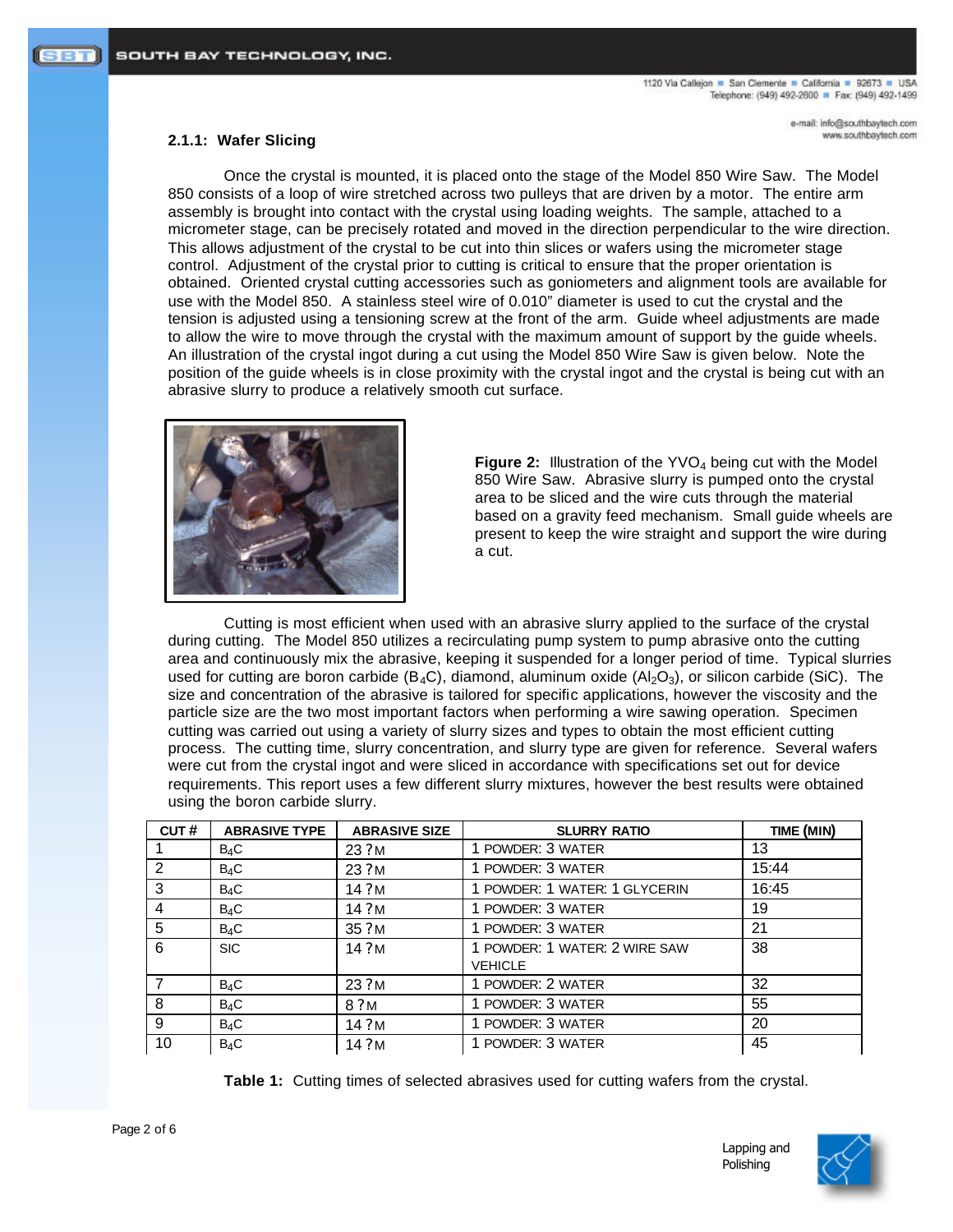e-mail: info@southbaytech.com

Wire cutting of the crystal was done in a manner to produce 2mm thick wafer sections from the antech.com bulk material. Each cut was done using the above process and averaged approximately 30 minutes per slice. Wafer uniformity following wire sawing operations can vary depending on several different factors. The efficiency of the abrasive suspension as well as the viscosity, wire tension, and cutting load all will effect the overall flatness of a given slice. Below is a chart illustrating the variation in thickness following wire saw cutting.

| <b>WAFER</b> | LOW MEASUREMENT (MM) | <b>HIGH MEASUREMENT (MM)</b> | <b>VARIATION (MM)</b> |
|--------------|----------------------|------------------------------|-----------------------|
|              | 1.936                | 2.054                        | 0.118                 |
|              | 2.173                | 2.415                        | 0.242                 |
|              | 2212                 | 2.314                        | 0.102                 |
|              | 2.422                | 2.267                        | 0.155                 |

**Table 2:** Measured thickness variation of the as-cut wafers.

## **2.2: Lapping and Polishing**

Following wire sawing, wafer lapping is required to create wafers to specific dimensions and to create flat, parallel surfaces onto which devices can be fabricated. Wafer lapping is typically carried out using a precision lapping machine coupled with a lapping and polishing fixture that is used for controlling specimen thickness and maintaining planarity during processing. Factors affecting the lapping process are the lapping plate material, hardness of the specimen being lapped, load applied during lapping, abrasive particle size and hardness, lapping wheel speed, specimen rotation, flatness requirement. Depending upon the hardness and properties of the material being processed dictates what type of lapping plates and abrasive materials are used. Hard lapping plates will tend to damage soft crystals that do not grind or polish well. However, softer lapping plates will cause flatness problems and planarity issues, and therefore a delicate balance of these parameters is required to obtain a high quality material.

Lapping and polishing was carried out using the Model 920 Lapping and Polishing Machine equipped with a Model 92002 Workstation. The wafers were held in place using the Model 147 Lapping and Polishing Fixture equipped with a Model 15001 Vacuum Accessory for holding the specimen by vacuum. A typical arrangement is shown in Figure 3 below.



**Figure 3:** Illustration of the lapping and polishing setup used for processing YVO4. The Model 920 Lapping and Polishing Machine is shown with the Model 92002 Workstation and the Model 147D Lapping and Polishing Fixture. The system uses an 8" diameter lapping wheel combined with abrasive suspension or polishing cloth to produce a lapped, smooth surface.

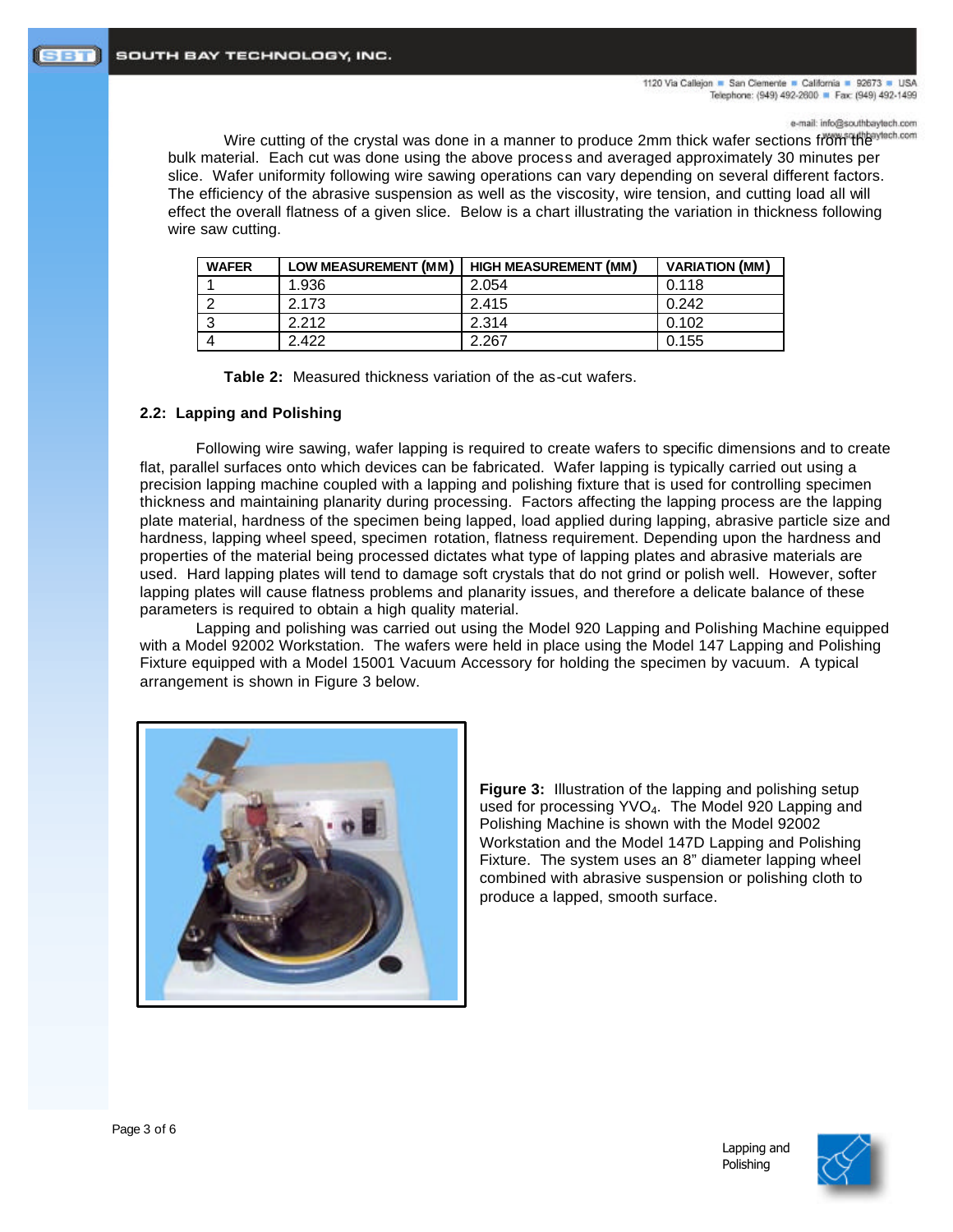e-mail: info@southbaytech.com www.southbaytech.com

## **2.2.1: Lapping and Polishing Methods**

Many techniques exist for producing polished samples from an as-cut wafer. This report used a system of mounting samples to a glass mounting plate,  $\frac{1}{4}$ " thick x 2" diameter. The glass plate was placed onto a hot plate and heated to 70° Celsius. Small amounts of wax (MWS052) were sliced into thin sheets and placed onto the glass plate. The wafers were then placed onto the plate and pressed down for uniformity with a Model 110 Sample Mounting Fixture. The assembly was allowed to cool for 30 minutes prior to lapping.

This particular wax was used along with a glass mounting plate arrangement to prevent cracking and wafer damage during thermal cycling. If the mounting wax used has a high melting point, or the mounting surface and specimen has a large difference in thermal expansion coefficient, specimen cracking will occur. Glass was used to match the coefficients as close as possible, and the low temperature curing wax helps ensure a minimum amount of thermal cycling.

Following mounting of the wafers they were inserted into the Model 147D and held in place using a GAST mechanical vacuum pump. A three step lapping and polishing process is used to produce the desired surface finish of the wafers and is discussed below.

## **Lapping**

Lapping of the wafers to a specific dimension was first carried out to produce wafers that are 2mm in thickness and to remove some of the sawing roughness induced during the cutting process. Lapping was carried out using a copper composite lapping plate with 15µm diamond suspension. Suspension was applied to the lapping plate surface using a spray bottle, and 5 sprays per 5 minutes were used as the application rate. Lapping was done under the following conditions using the Model 920 Lapping and Polishing Machine, Model 147D Lapping and Polishing Fixture, and Model 92002 Workstation:

LAP SPEED: 1 on dial (65 RPM) ARM SPEED: 8 on dial (20 RPM) PLATE: LP 920 A with copper composite plate attached ABRASIVE: 15 µm diamond abrasive suspension FEED RATE: 5 sprays / 5 minutes LOAD: 600 grams LAPPING TIME: 5 minutes

#### **Rough Polishing**

A two stage polishing process was used to produce the final surface finish of the material. The first step, termed Rough Polishing, was done using a 3 micron diamond suspension on the copper composite plate. The following conditions were used for polishing:

ARM SPEED: 8 on dial (20 RPM) LOAD: 600 grams POLISHING TIME: 5 minutes

LAP SPEED: 1 on dial (65 RPM) PLATE: LP 920 A with copper composite plate attached ABRASIVE: 3 µm diamond suspension (DS030-16) FEED RATE: 5 sprays / 5 minutes

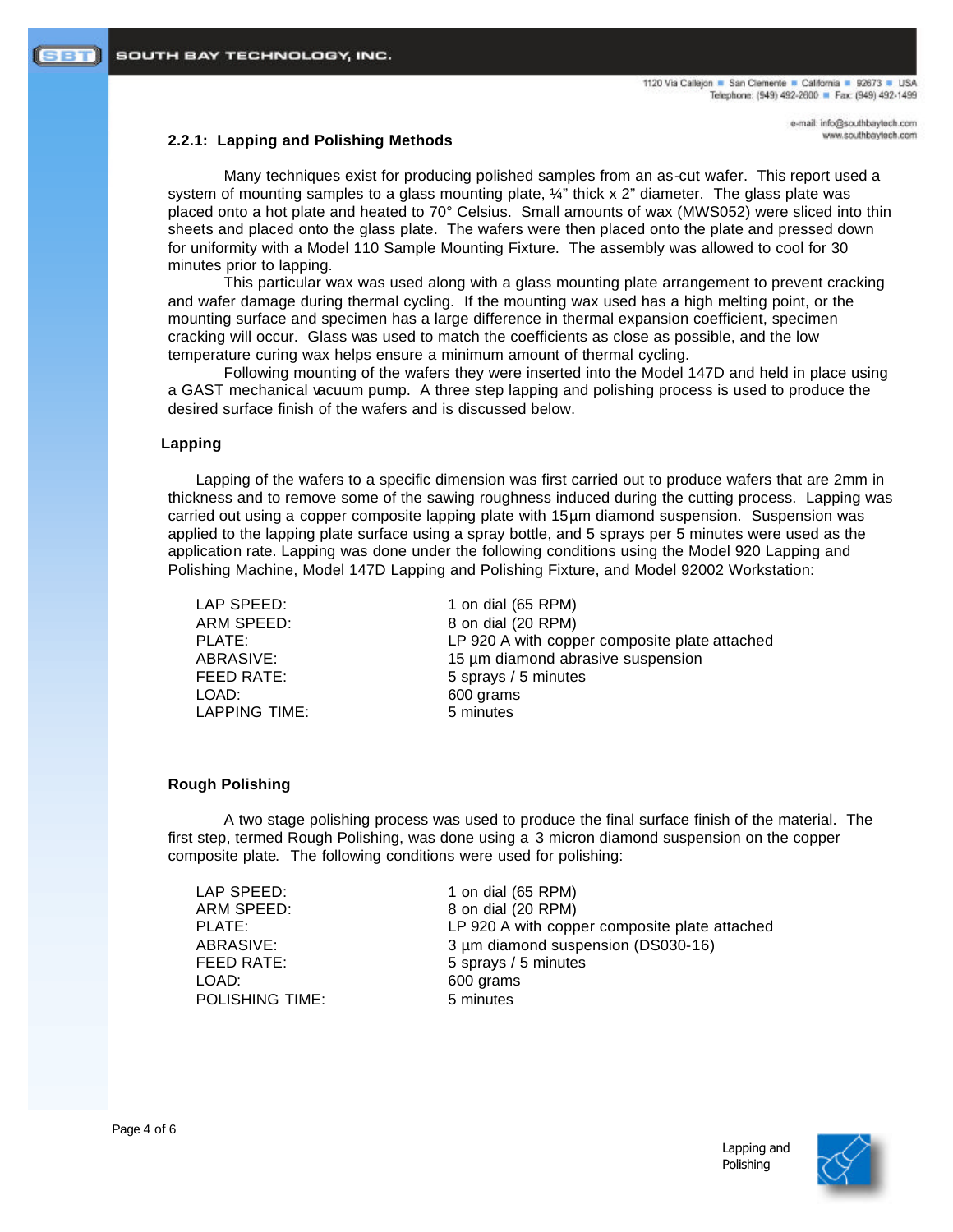1120 Via Callejon = San Clemente = California = 92673 = USA Telephone: (949) 492-2600 P Fax: (949) 492-1499

> e-mail: info@southbaytech.com www.southbaytech.com



**Figure 4:** Optical microscope image of rough polished surfaced following polishing on Model 920. The damage from the lapping process has been removed and scratches remain from the rough polishing process. Inverted microscope, reflected light image, 200x magnification.

# **Final Polishing**

The final stage of polishing was carried out using a 0.05 µm colloidal silica solution applied to a polishing pad. A black, polyurethane pad, called MultiTex<sup>™</sup> (PMT08A-10), was used to produce a final polished surface that was smooth and uniform. The pad material is firm enough to maintain flatness and provide good optical quality as well. The following conditions were used for final polishing:

LOAD: 600 grams POLISHING TIME: 10 minutes

LAP SPEED: 1 on dial (65 RPM) ARM SPEED: 8 on dial (20 RPM) PLATE: LP 920 M with Nylon Cloth (PNY08A-10) ABRASIVE: 1 µm diamond suspension FEED RATE: 5 sprays / 5 minutes



**Figure 5:** Optical microscope image of final polished surfaced following polishing on Model 920. The damage from the rough polishing process has been removed and scratches have been eliminated.

Inverted microscope, reflected light image, 200x magnification.